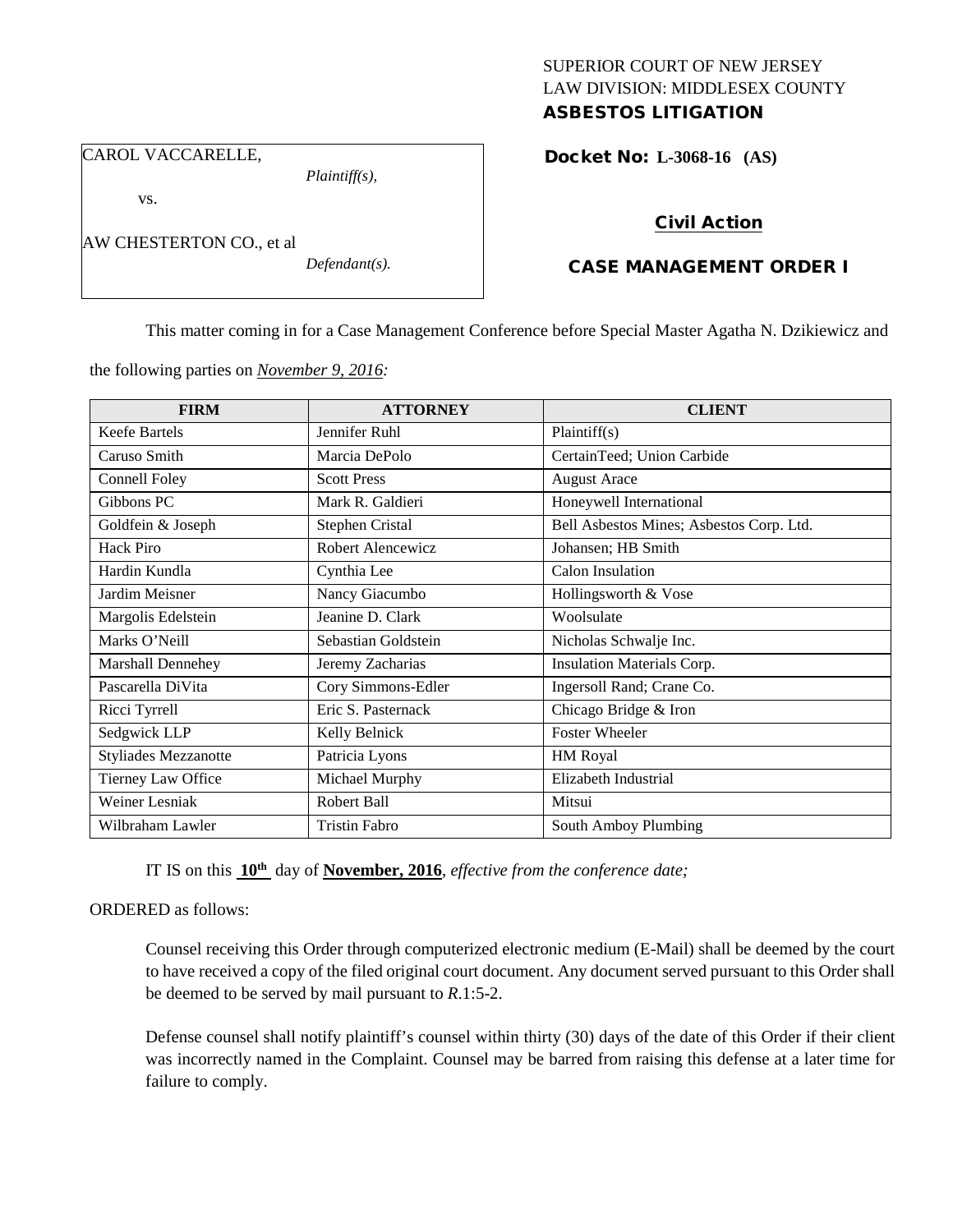## **DISCOVERY**

| December 9, 2016  | Plaintiff shall serve answers to standard interrogatories, provide the information required by<br>paragraph VII.B.1.a. of the General Order, and shall advise defendants whether the plaintiff<br>is available for deposition and, if not, the reasons therefore by this date. |
|-------------------|--------------------------------------------------------------------------------------------------------------------------------------------------------------------------------------------------------------------------------------------------------------------------------|
| December 19, 2016 | Defendants shall serve answers to standard interrogatories by this date.                                                                                                                                                                                                       |
| December 30, 2016 | Plaintiff shall propound supplemental interrogatories and document requests by this date.                                                                                                                                                                                      |
| January 31, 2017  | Defendants shall serve answers to supplemental interrogatories and document requests by this<br>date.                                                                                                                                                                          |
| December 30, 2016 | Defendants shall propound supplemental interrogatories and document requests by this date.                                                                                                                                                                                     |
| January 31, 2017  | Plaintiff shall serve answers to supplemental interrogatories and document requests by this<br>date.                                                                                                                                                                           |
| February 28, 2017 | Plaintiff depositions shall be concluded by this date. Plaintiff's counsel shall contact the<br>Special Master within one week of this deadline if plaintiff depositions are not completed by<br>this date.                                                                    |
| February 28, 2017 | Fact discovery, including depositions, shall be completed by this date. Plaintiff's counsel shall<br>contact the Special Master within one week of this deadline if all fact discovery is not<br>completed.                                                                    |
| February 28, 2017 | Depositions of corporate representatives shall be completed by this date.                                                                                                                                                                                                      |

## **EARLY SETTLEMENT**

March 3, 2017 Settlement demands shall be served on all counsel and the Special Master by this date.

#### **SUMMARY JUDGMENT MOTION PRACTICE**

- March 2, 2017 Plaintiff's counsel shall advise, in writing, of intent not to oppose motions by this date.
- March 16, 2017 *(Thurs.)* Summary judgment motions shall be filed no later than this date.

April 13, 2017 *(Thurs.)* Last return date for summary judgment motions.

#### **MEDICAL DEFENSE**

- December 23, 2016 Defendants shall forward medical authorizations to plaintiff's counsel by this date.
- January 13, 2017 Plaintiff shall serve executed medical authorizations by this date.
- March 31, 2017 Plaintiff shall serve medical expert reports by this date.
- March 31, 2017 Upon request by defense counsel, plaintiff is to arrange for the transfer of pathology specimens and x-rays, if any, by this date.

\_\_\_\_\_\_\_\_\_\_\_\_\_\_\_\_\_\_\_\_\_\_\_\_\_\_\_\_\_\_\_\_\_\_\_\_\_\_\_\_\_\_\_\_\_\_\_\_\_\_\_\_\_\_\_\_\_\_\_\_\_\_\_\_\_\_\_\_\_\_\_\_\_\_\_\_\_\_\_\_\_\_\_\_\_\_\_\_\_\_\_\_\_\_\_\_\_\_\_\_\_\_\_\_\_\_\_\_\_\_